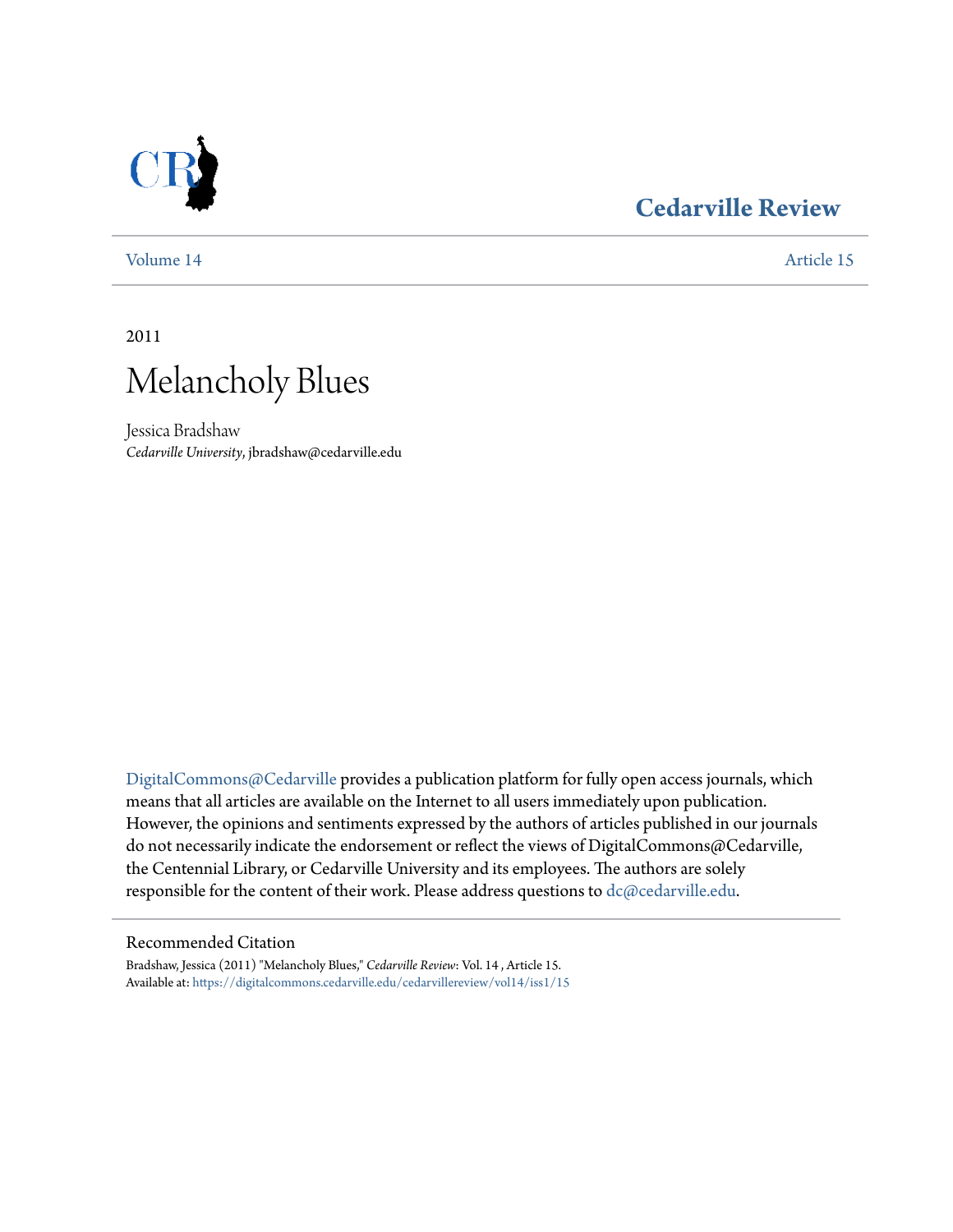# Melancholy Blues

Browse the contents of [this issue](https://digitalcommons.cedarville.edu/cedarvillereview/vol14/iss1) of *Cedarville Review*.

### **Keywords**

Photography

### **Creative Commons License**  $\bigcirc$   $\circ$

This work is licensed under a [Creative Commons Attribution-Noncommercial-No Derivative Works 4.0](http://creativecommons.org/licenses/by-nc-nd/4.0/) [License.](http://creativecommons.org/licenses/by-nc-nd/4.0/)

### **About the Contributor (Optional)**

Jessica Bradshaw is a Spanish major minoring in photography and TESL. She is a missionary kid from Papua New Guinea. She loves languages, guinea pigs, traveling, and capturing the world around her through photography.

Follow this and additional works at: [https://digitalcommons.cedarville.edu/cedarvillereview](https://digitalcommons.cedarville.edu/cedarvillereview?utm_source=digitalcommons.cedarville.edu%2Fcedarvillereview%2Fvol14%2Fiss1%2F15&utm_medium=PDF&utm_campaign=PDFCoverPages)



This photography is available in Cedarville Review: [https://digitalcommons.cedarville.edu/cedarvillereview/vol14/iss1/15](https://digitalcommons.cedarville.edu/cedarvillereview/vol14/iss1/15?utm_source=digitalcommons.cedarville.edu%2Fcedarvillereview%2Fvol14%2Fiss1%2F15&utm_medium=PDF&utm_campaign=PDFCoverPages)